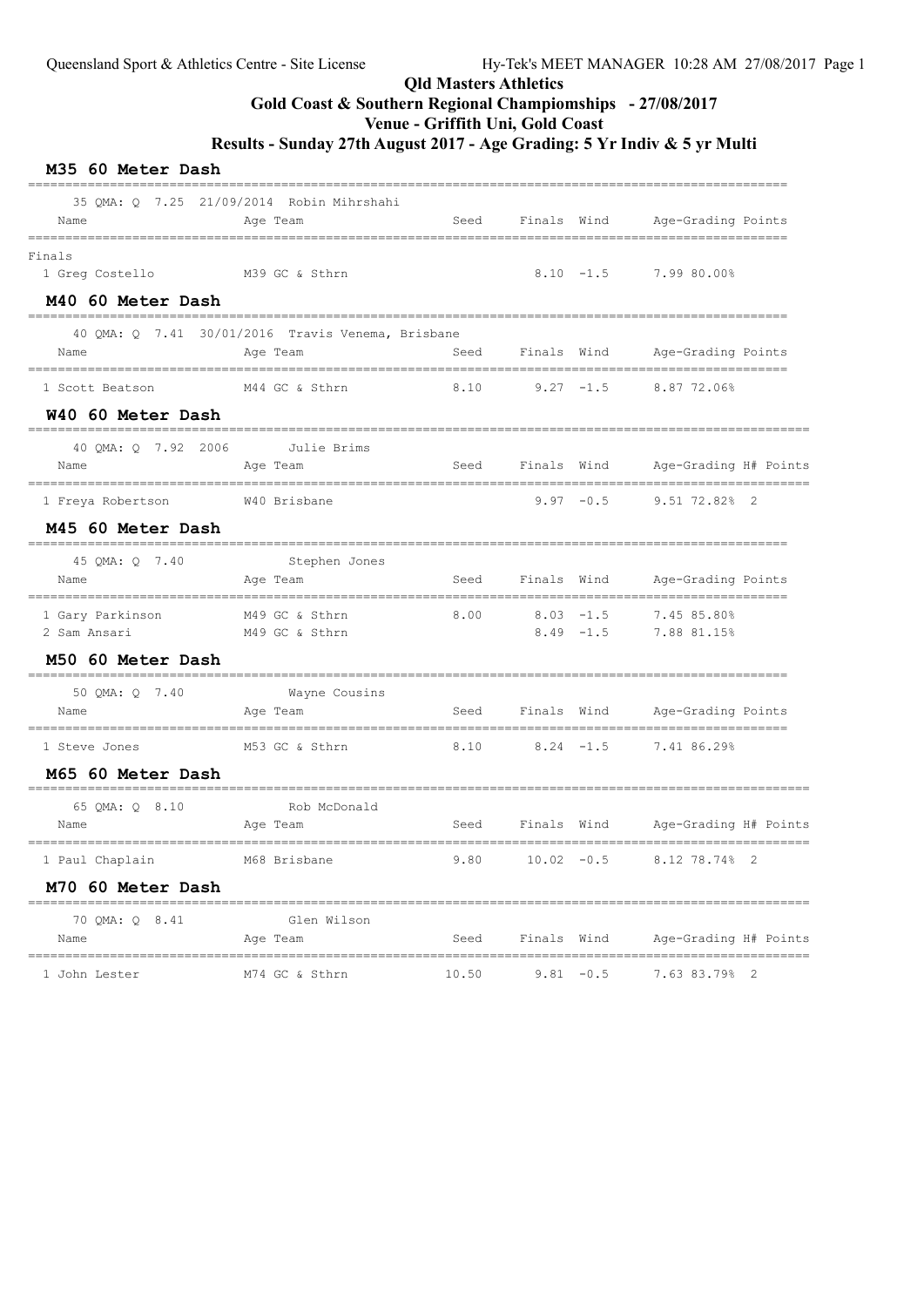## Qld Masters Athletics Gold Coast & Southern Regional Champiomships - 27/08/2017 Venue - Griffith Uni, Gold Coast Results - Sunday 27th August 2017 - Age Grading: 5 Yr Indiv & 5 yr Multi

## M75 60 Meter Dash ========================================================================================================= 75 QMA: Q 8.78 Hugh Coogan<br>ame Age Team Name Age Team Seed Finals Wind Age-Grading H# Points ========================================================================================================= 1 Fred Turner M75 Visitor 11.68 -0.5 8.65 73.97% 2 M35 150 Meter Dash ====================================================================================================== Name Age Team Seed Finals Wind Age-Grading Points ====================================================================================================== 1 Greq Costello M39 GC & Sthrn 19.67 -1.3 M40 150 Meter Dash ====================================================================================================== Name **Age Team** Age Team Seed Finals Wind Age-Grading Points ====================================================================================================== 1 Scott Beatson M44 GC & Sthrn 20.00 24.55 -1.3 W40 150 Meter Dash ========================================================================================================= Name Age Team Seed Finals Wind Age-Grading H# Points ========================================================================================================= 1 Freya Robertson W40 Brisbane 24.64 1.2 2 M45 150 Meter Dash ====================================================================================================== Name and Age Team and Seed Finals Wind Age-Grading Points ====================================================================================================== 1 Gary Parkinson M49 GC & Sthrn 19.00 18.93 -1.3 M50 150 Meter Dash ====================================================================================================== Name Age Team Seed Finals Wind Age-Grading Points ====================================================================================================== 1 Steve Jones M53 GC & Sthrn 19.50 19.98 -1.3 M65 150 Meter Dash ========================================================================================================= Name Age Team Seed Finals Wind Age-Grading H# Points ========================================================================================================= 1 Paul Chaplain M68 Brisbane 25.00 25.00 1.2 2 M70 150 Meter Dash ========================================================================================================= Name Age Team Seed Finals Wind Age-Grading H# Points ========================================================================================================= 1 John Lester M74 GC & Sthrn 24.35 1.2 2 M75 150 Meter Dash ========================================================================================================= Name Age Team Seed Finals Wind Age-Grading H# Points ========================================================================================================= 1 Fred Turner 1 20.67 1.2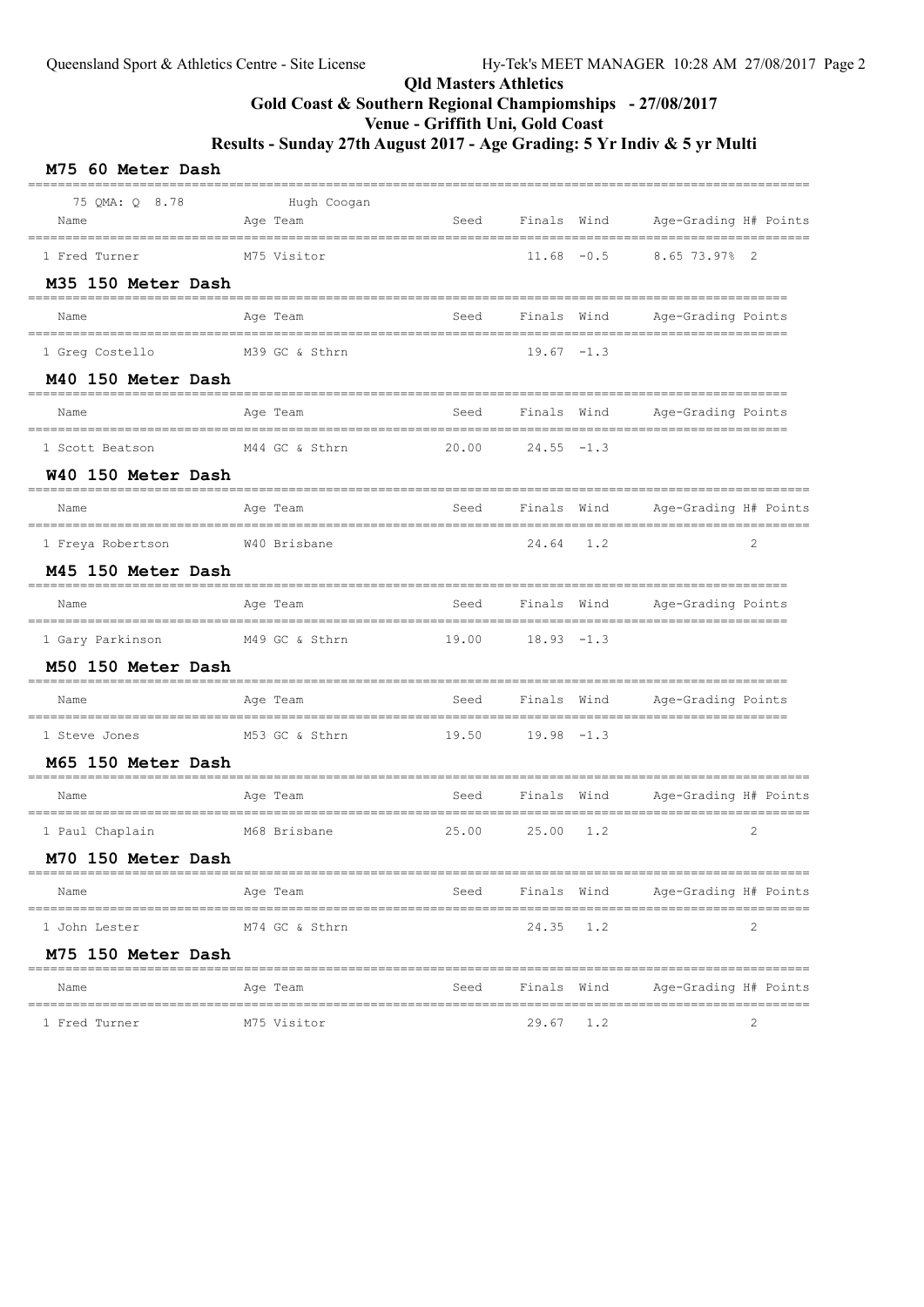## Qld Masters Athletics Gold Coast & Southern Regional Champiomships - 27/08/2017 Venue - Griffith Uni, Gold Coast

Results - Sunday 27th August 2017 - Age Grading: 5 Yr Indiv & 5 yr Multi

| M45 400 Meter Dash                                       |                                                                   |                                  |                |                              |                                |  |
|----------------------------------------------------------|-------------------------------------------------------------------|----------------------------------|----------------|------------------------------|--------------------------------|--|
| Name                                                     | 45 QMA: Q 52.60 21/02/2016 Gary Parkinson, Gold Coast<br>Age Team | Seed                             |                |                              | Finals Age-Grading Points      |  |
| 1 Gary Parkinson                                         | M49 GC & Sthrn                                                    | 58.00                            | 58.57          |                              | 53.03 81.42%                   |  |
| M65 400 Meter Dash                                       | ----------------------------                                      |                                  |                |                              |                                |  |
| 65 QMA: Q 58.90<br>Name                                  | Colin Buyers<br>Age Team                                          |                                  |                |                              | Seed Finals Age-Grading Points |  |
| 1 Paul Chaplain                                          | M68 Brisbane                                                      | $1:20.00$ $1:20.30$ 62.93 68.62% |                |                              |                                |  |
| M75 400 Meter Dash                                       |                                                                   |                                  |                |                              |                                |  |
| 75 QMA: Q 64.10<br>Name                                  | ====================================<br>Hugh Coogan<br>Age Team   |                                  |                |                              | Seed Finals Age-Grading Points |  |
| ====================<br>1 Colin Mancey<br>-- Fred Turner | M75 GC & Sthrn<br>M75 Visitor                                     | 1:20.00                          | 1:20.42<br>DNF |                              | ==============<br>56.17 76.88% |  |
| M40 1500 Meter Run                                       |                                                                   |                                  |                |                              |                                |  |
| 40 QMA: Q 3:57.30<br>Name                                | Tony Blue<br>Age Team                                             |                                  |                |                              | Seed Finals Age-Grading Points |  |
| 1 Tadashi Nawagawa                                       | M44 GC & Sthrn                                                    |                                  |                |                              | 5:15.43 5:00.26 68.61%         |  |
| M65 1500 Meter Run                                       |                                                                   |                                  |                |                              |                                |  |
| 65 QMA: Q 4:52.20<br>Name                                | Alan Bradford<br>Age Team                                         |                                  |                |                              | Seed Finals Age-Grading Points |  |
| 1 Bruce Bodsworth                                        | M65 GC & Sthrn                                                    |                                  |                | $6:56.04$ $5:13.24$ $65.77%$ |                                |  |
| M35 Long Jump                                            |                                                                   |                                  |                |                              |                                |  |
| 35 QMA: Q 6.42m<br>Name                                  | -----------------<br>John Davis<br>Age Team                       | Seed                             | Finals Wind    |                              | Age-Grading Points             |  |
| 1 Greg Costello                                          | M39 GC & Sthrn                                                    |                                  | 5.53m          | NWI                          | 5.70m 63.71%                   |  |
| M45 Long Jump                                            |                                                                   |                                  |                |                              |                                |  |
| 45 QMA: Q 6.19m<br>Name                                  | Harry Giles<br>Age Team                                           | Seed                             | Finals Wind    |                              | Age-Grading Points             |  |
| 1 Sam Ansari                                             | M49 GC & Sthrn                                                    |                                  | 4.43m          | NWI                          | 5.11m 57.16%                   |  |
| M75 Long Jump                                            |                                                                   |                                  |                |                              |                                |  |
| 75 OMA: 0 3.85m<br>Name                                  | Garvin Brown<br>Age Team                                          | Seed                             | Finals Wind    |                              | Age-Grading Points             |  |
| 1 Fred Turner                                            | M75 Visitor                                                       |                                  | 2.78m          | NWI                          | 5.00m 55.94%                   |  |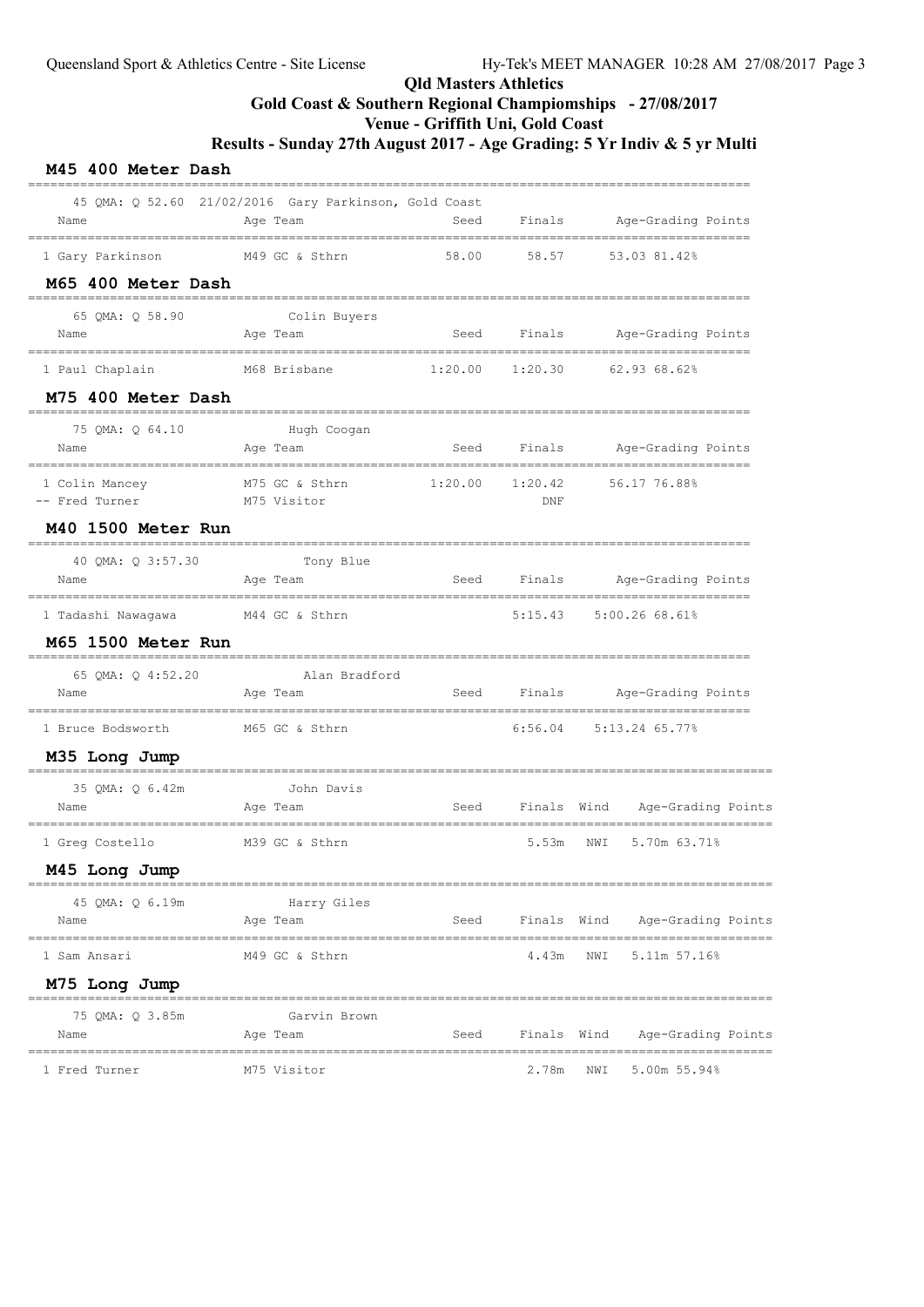### Qld Masters Athletics

Gold Coast & Southern Regional Champiomships - 27/08/2017

Venue - Griffith Uni, Gold Coast

Results - Sunday 27th August 2017 - Age Grading: 5 Yr Indiv & 5 yr Multi

#### M35 Shot Put

| 35 QMA: Q 15.89m<br>Name                            | Peter Phillips<br>Age Team                                       | Seed |        | Finals Age-Grading Poin                        |
|-----------------------------------------------------|------------------------------------------------------------------|------|--------|------------------------------------------------|
| 1 Greg Costello                                     | M39 GC & Sthrn                                                   |      | 10.36m | 10.74m 46.48%                                  |
| M45 Shot Put                                        |                                                                  |      |        |                                                |
| 45 QMA: Q 14.19m                                    | Peter Phillips                                                   |      |        |                                                |
| Name                                                | Age Team                                                         | Seed |        | Finals Age-Grading Poin                        |
| 1 Sam Ansari                                        | M49 GC & Sthrn                                                   |      | 6.08m  | 7.30m 31.62%                                   |
| M50 Shot Put                                        |                                                                  |      |        |                                                |
| Name                                                | 50 QMA: Q 15.52m 5/03/2016  Peter Lonsdale, Brisbane<br>Age Team | Seed | Finals | Age-Grading Poin                               |
|                                                     |                                                                  |      |        |                                                |
| 1 Laini Inivale                                     | M50 New Zealand                                                  |      |        | 13.05m  15.29m  66.14%                         |
| M55 Shot Put                                        |                                                                  |      |        |                                                |
| 55 QMA: Q 12.25m<br>Name                            | Peter Clark<br>Aqe Team                                          | Seed | Finals | Age-Grading Poin<br>=========================  |
| 1 Michael Kirkby                                    | M56 GC & Sthrn                                                   |      | 9.72m  | 12.35m 53.41%                                  |
| M65 Shot Put                                        |                                                                  |      |        |                                                |
| Name                                                | 65 QMA: Q 11.81m 2002 Arvo Ropelin<br>Age Team                   | Seed |        | Finals Age-Grading Poin                        |
| 1 Douglas Schorr                                    | M68 Visitor                                                      |      |        | ==============<br>12.38mQ  16.84m  72.87%  M65 |
| W65 Shot Put                                        |                                                                  |      |        |                                                |
| 65 QMA: Q 11.58m<br>Name                            | Age Team                                                         | Seed |        | Finals Age-Grading Poin                        |
| __________________________________<br>1 Carol Davis | W66 GC & Sthrn                                                   |      | 6.33m  | 10.50m 46.44%                                  |
| M35 Discus Throw                                    |                                                                  |      |        |                                                |
| 35 QMA: Q 54.15m<br>Name                            | Darron Haworth<br>Age Team                                       | Seed | Finals | Age-Grading Poin                               |
| 1 Greg Costello                                     | M39 GC & Sthrn                                                   |      | 35.23m | 35.73m 48.23%                                  |
| M50 Discus Throw                                    |                                                                  |      |        |                                                |
| 50 QMA: Q 49.64m 2/04/2016<br>Name                  | Peter Lonsdale, Brisbane<br>Age Team                             | Seed | Finals | Age-Grading Poin                               |
| 1 Laini Inivale                                     | M50 New Zealand                                                  |      | 33.78m | 34.51m 46.59%                                  |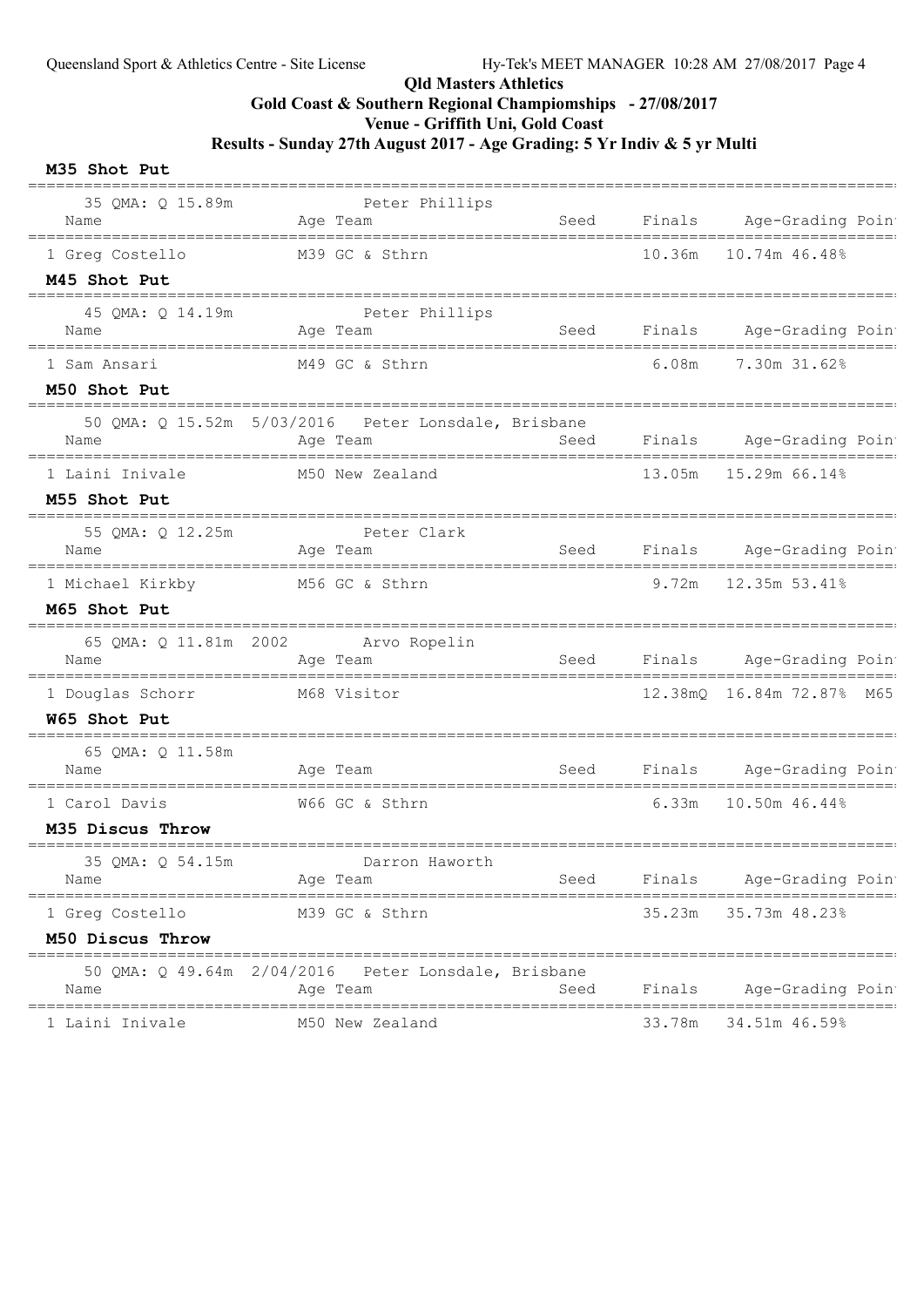### Qld Masters Athletics

Gold Coast & Southern Regional Champiomships - 27/08/2017

Venue - Griffith Uni, Gold Coast

Results - Sunday 27th August 2017 - Age Grading: 5 Yr Indiv & 5 yr Multi

#### M55 Discus Throw

| 55 QMA: Q 44.42m                                                | Warwick Selvey                                   |             |                    |                                           |
|-----------------------------------------------------------------|--------------------------------------------------|-------------|--------------------|-------------------------------------------|
| Name                                                            | Aqe Team                                         | Seed        |                    | Finals Age-Grading Poin                   |
| 1 Michael Kirkby                                                | M56 GC & Sthrn                                   |             | 33.49m             | 37.18m 50.19%                             |
| W65 Discus Throw                                                |                                                  |             |                    |                                           |
| 65 QMA: Q 30.74m                                                |                                                  |             |                    |                                           |
| Name                                                            | Age Team                                         | Seed        |                    | Finals Age-Grading Poin                   |
| 1 Carol Davis                                                   | W66 GC & Sthrn                                   |             |                    | 13.65m 24.47m 31.86%                      |
| M65 Discus Throw                                                |                                                  |             |                    |                                           |
| Name                                                            | 65 QMA: Q 45.76m 2005 Warwick Selvey<br>Age Team | <b>Seed</b> |                    | Finals Age-Grading Poin                   |
| 1 Bruce Bodsworth M65 GC & Sthrn                                |                                                  |             |                    | 27.81m 32.36m 43.69%                      |
| M35 Javelin Throw<br>-----------------                          |                                                  |             |                    |                                           |
| 35 QMA: Q 59.52m<br>Name                                        | Mark Stevens<br>Aqe Team                         |             |                    | Seed Finals Age-Grading Poin              |
| 1 Greg Costello M39 GC & Sthrn                                  |                                                  |             |                    | 36.35m 36.80m 37.38%                      |
| M55 Javelin Throw                                               |                                                  |             |                    |                                           |
| 55 QMA: Q 44.62m<br>Name                                        | John Kay<br>Age Team                             | Seed        |                    | Finals Age-Grading Poin                   |
| 1 Michael Kirkby                                                | M56 GC & Sthrn                                   |             |                    | 31.38m 41.98m 42.64%                      |
| M65 Javelin Throw                                               |                                                  |             |                    |                                           |
| Name                                                            | 65 QMA: Q 39.55m 2007 Guy Quarterman<br>Age Team | Seed        |                    | Finals Age-Grading Poin                   |
| 1 Bruce Bodsworth                                               | M65 GC & Sthrn                                   |             | 31.27m             | 48.84m 49.60%                             |
| W65 Javelin Throw                                               |                                                  |             |                    |                                           |
| 65 QMA: Q 24.51m<br>Name                                        | Age Team                                         | Seed        | Finals             | Age-Grading Poin                          |
| 1 Carol Davis                                                   | W66 GC & Sthrn                                   |             | 19.52m             | ========================<br>35.46m 48.59% |
| W55 3000 Meter Race Walk<br>----------------------------------- |                                                  |             |                    |                                           |
| 55 QMA: Q 17:56.60 1999<br>Name<br>Age Team                     | Noela McKinven<br>Seed                           | Finals      | Age-Grading Points |                                           |

1 Debbie Lindenberg W56 GC & Sthrn 22:18.79 18:55.57 61.20%